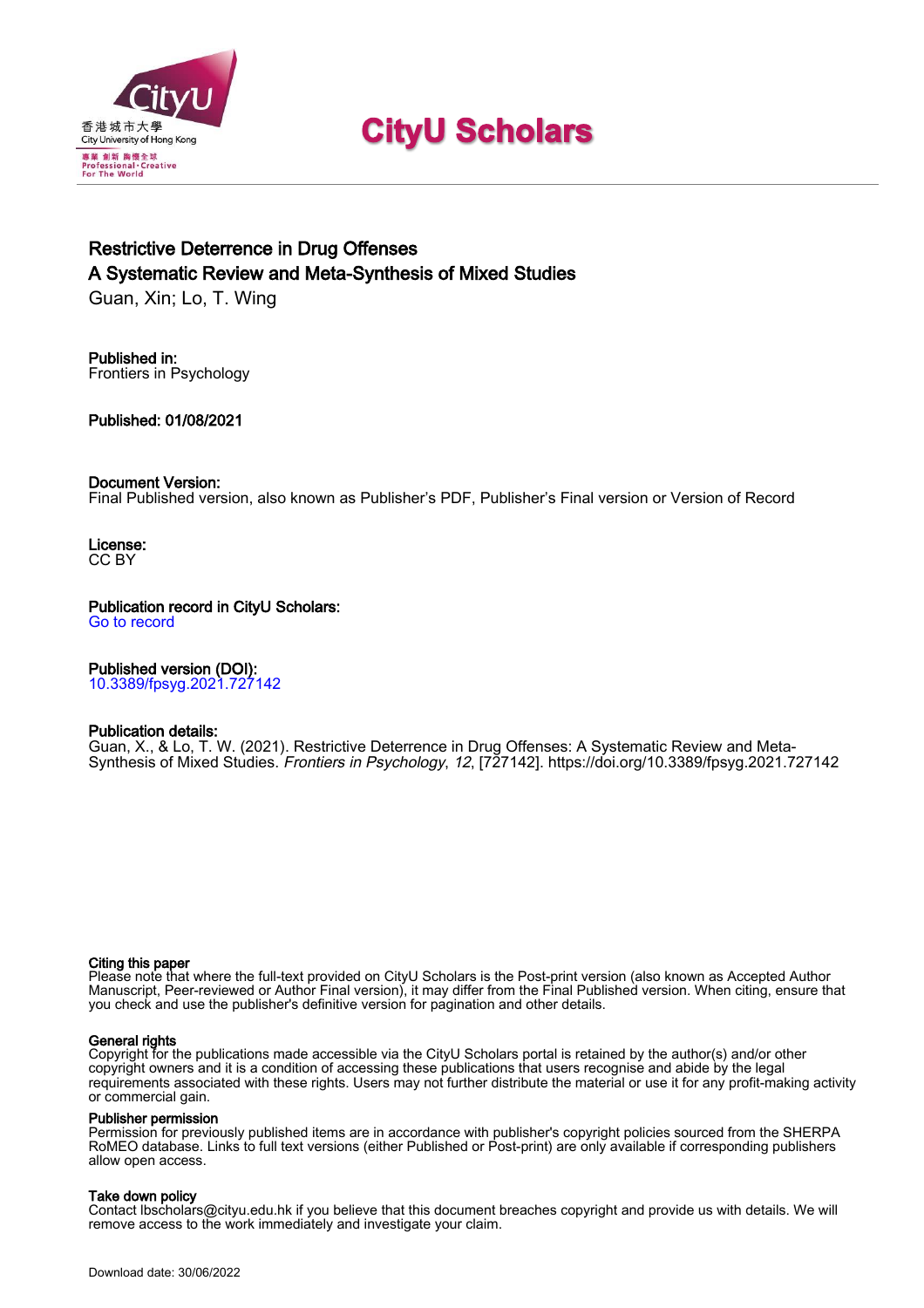



# Restrictive Deterrence in Drug [Offenses: A Systematic Review and](https://www.frontiersin.org/articles/10.3389/fpsyg.2021.727142/full) Meta-Synthesis of Mixed Studies

Xin Guan and T. Wing Lo\*

*Department of Social and Behavioral Sciences, City University of Hong Kong, Hong Kong, China*

Deterrence by punishment aims to prevent a crime; however, it is not always successful. Restrictive deterrence explains the continuous criminal activities that occur despite deterrence; offenders enact various strategies to avoid detection, which is more typical among drug offenders given that they have a high frequency of offending and exposure to punishment. This systematic review provides an in-depth understanding of restrictive deterrence of drug offenders. Two prominent themes, "restrictive deterrence strategy" and "deterrability and restrictive deterrence," depict drug offenders' restrictive deterrence and effectively fit within the certainty–severity framework of punishment. Future studies should investigate restrictive deterrence strategies in the after-arrest context, the facilitative effect of perception of risk on strategy development, and facilitators or inhibitors affecting the diffusion of restrictive deterrence strategies.

# **OPEN ACCESS**

#### Edited by:

*Colleen M. Berryessa, Rutgers University, United States*

#### Reviewed by:

*Alexander Testa, University of Texas at San Antonio, United States James Nunn, Canterbury Christ Church University, United Kingdom*

> \*Correspondence: *T. Wing Lo [t.wing.lo@cityu.edu.hk](mailto:t.wing.lo@cityu.edu.hk)*

#### Specialty section:

*This article was submitted to Forensic and Legal Psychology, a section of the journal Frontiers in Psychology*

Received: *18 June 2021* Accepted: *04 August 2021* Published: *25 August 2021*

#### Citation:

*Guan X and Lo TW (2021) Restrictive Deterrence in Drug Offenses: A Systematic Review and Meta-Synthesis of Mixed Studies. Front. Psychol. 12:727142. doi: [10.3389/fpsyg.2021.727142](https://doi.org/10.3389/fpsyg.2021.727142)* Keywords: drug offense, restrictive deterrence, certainty and severity of punishment, meta-synthesis of mixed studies, punishment avoidance

# INTRODUCTION

For decades, researchers, and theorists in criminology have investigated punishment and its deterrent effect. A large portion of deterrence research has focused on how punishment exerts an influence on people's determination to engage in or refrain from illegal behavior. Two elements of punishment, certainty, and severity, are the most commonly cited and explored, and are considered to be influential factors in motivating people to avoid committing crimes. Although punishment aims to deter people from crime altogether (absolute deterrence), it has a chance of encouraging people to commit crimes in insidious ways, which echoes the concept of restrictive deterrence (partial deterrence) [\(Gibbs, 1975,](#page-11-0) p. 33).

The distinction between absolute and restrictive deterrence is the extent to which people adjust their criminal behavior in reaction to risks. As [Gibbs](#page-11-0) [\(1975,](#page-11-0) p. 32) defined, absolute deterrence denotes "an individual has refrained throughout life from a particular type of criminal act because in whole or in part he or she perceived some risk of someone suffering a punishment as a response to the crime." Restrictive deterrence denotes "the curtailment of a certain type of criminal activity by an individual during some period because in whole or in part the curtailment is perceived by the individual as reducing the risk that someone will be punished as a response to the activity" [\(Gibbs,](#page-11-0) [1975,](#page-11-0) p. 33). It can be derived from two definitions that some persons may stop committing crimes to lessen their likelihood of punishment, while others may only curtail the frequency of crime. Beyond the magnitude of behavioral change, the two kinds of deterrence apply to different types of offenders. Absolute deterrence pertains to the people who refrain from participating in crime from a time onwards, regardless of their previous crime involvement. However, restrictive deterrence is only applicable to those who have committed a particular crime at least once.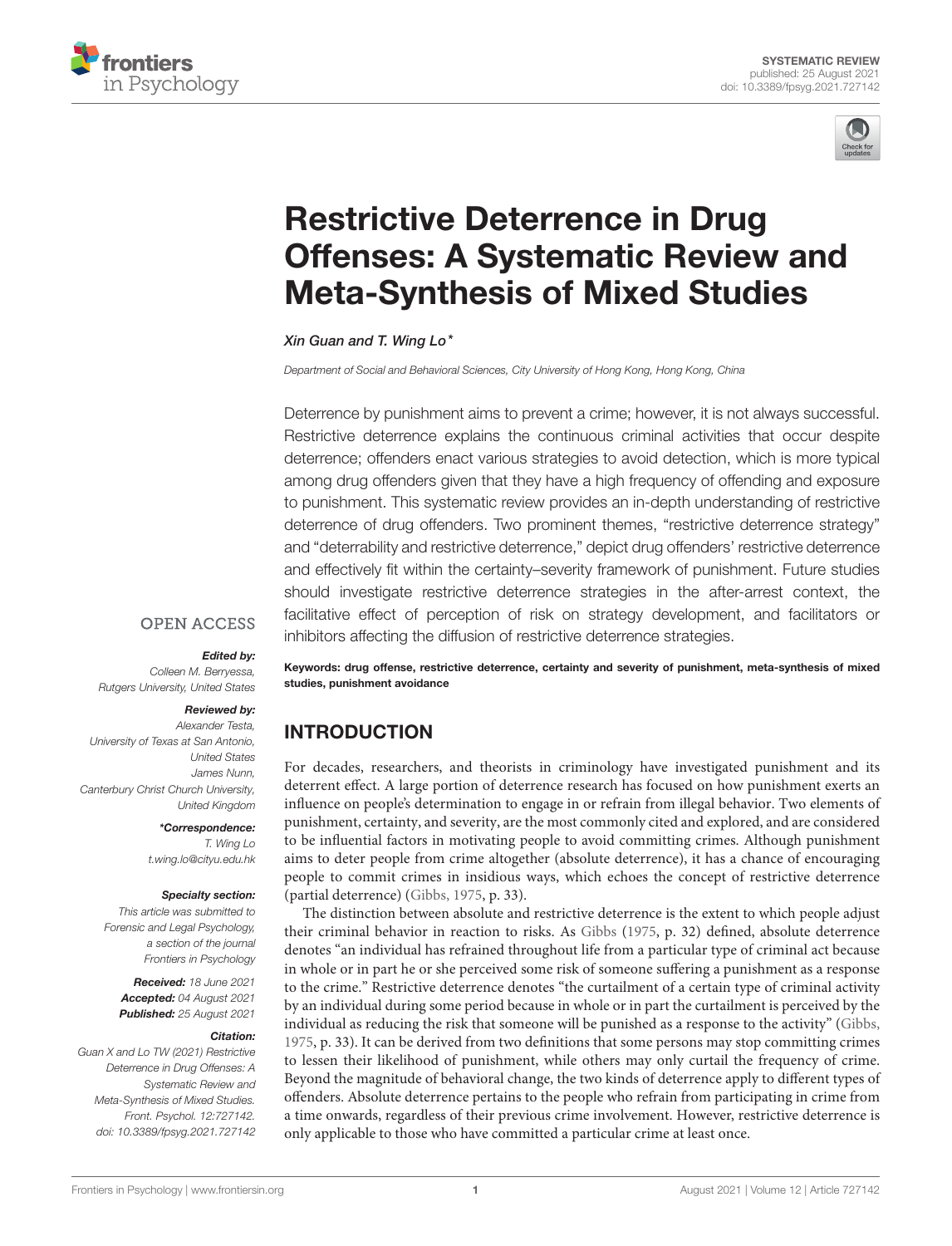[Jacobs \(1996a\)](#page-11-1) expanded Gibbs's definition of restrictive deterrence by classifying it into two distinct types: probabilistic and particularistic restrictive deterrence. The former corresponds to the definition proposed by [Gibbs](#page-11-0) [\(1975,](#page-11-0) p. 33), which emphasizes the reduction of crime frequency. The latter refers to the "skills for evasion" [\(Jacobs, 1996a,](#page-11-1) p. 425), implying that offenders develop various situational measures, namely restrictive deterrence strategies, to carry out an offense more likely to go undetected. For example, an offender committing street crimes takes advantage of everyday social activity to disguise the act of committing a crime (e.g., shaking hands with another using complex street handshake etiquette while holding an illegal substance in his hands and exchanging it with his partner). An offender commits offenses of lesser severity than the one anticipated because he believes that there will be less penalty for a less serious crime (e.g., an offender only sells cannabis rather than heroin). Both of these are typical restrictive deterrence strategies among drug offenders.

Drug offenders, referring to those who use, deal/traffic, or cultivate/manufacture illegal drugs, are of particular relevance in the theoretical development of restrictive deterrence. Since [Gibbs](#page-11-0) [\(1975,](#page-11-0) p. 33) introduced the concept of restrictive deterrence, it has been substantively explored on samples of drug offenders [\(Jacobs, 1993,](#page-11-2) [1996a,](#page-11-1)[b\)](#page-11-3). Originally based on research concerning drug offenders, restrictive deterrence was also gradually extended to a broader range of criminals, such as auto thieves, sex workers, sexual offenders, and computer hackers, among others (Jacobs and Miller, [1998;](#page-11-4) [Cherbonneau and Copes, 2006;](#page-11-5) Beauregard and Bouchard, [2010;](#page-11-6) [Gallupe et al., 2011;](#page-11-7) [Jacobs and Cherbonneau,](#page-11-8) [2014;](#page-11-8) [Maimon et al., 2014;](#page-12-0) [Wilson et al., 2015\)](#page-12-1).

Likewise, restrictive deterrence is of particular relevance in shaping the character of drug offenders. First, the high recidivism levels of drug offenders [\(Harrison, 2001\)](#page-11-9) and their involvement in multiple crimes [\(Casey, 2015\)](#page-11-10) suggest that they are among the most judicially entrenched offenders. The high recidivism rate of drug offenders may be partly because restrictive deterrence strategies facilitate them to avoid arrest and thus build a criminal career. Second, the restrictive deterrent effect is more potent for drug offenders than liquor drinkers, petty thieves, or vandalizers [\(Paternoster, 1989;](#page-12-2) [Eck and Wartell, 1998\)](#page-11-11). The high risk-responsiveness of drug offenders may be partly because restrictive deterrence contributes to converting drug offenders' risk perception into action against risk rather than just quitting from crime or ignoring the risk.

Drug offenders evolve strategies to counteract the threats of punishment, and punishment threats are developed in return to discourage offenders more efficiently; such progress repeatedly continues and becomes an inevitable cycle [\(Ryan,](#page-12-3) [1994\)](#page-12-3). Drug offenders have shown their adaptiveness to cope and innovate ways to commit crimes. Consequently, practitioners of criminal justice and scholars need to thoroughly grasp restrictive deterrence to better respond to newly-developed patterns in drug offender behavior.

The bulk of this systematic review examined restrictive deterrence of drug offenders, including the concrete strategy and possible prerequisites for strategy use. The current systematic review synthesizes 34 quantitative, qualitative, and

mixed-method studies that focused on restrictive deterrence of drug offenders, and analyses findings based on a certainty– severity framework of punishment, providing an explicit picture and revealing the understudied field of restrictive deterrence of drug offenders.

To complete the synthesis and interpretation, we introduce a certainty–severity framework of punishment (**[Figure 2](#page-4-0)**). Punishment is a system of conditional probabilities [\(Nagin,](#page-12-4) [2013\)](#page-12-4), including multiple probabilistic events between arrest and final sentencing. As the sequence of probabilistic events evolves, the certainty and severity of the punishment also undergoes an increase. The certainty and severity of punishment serve as deterrents [\(Piliavin et al., 1986;](#page-12-5) [Williams and Hawkins,](#page-12-6) [1989\)](#page-12-6), where the certainty of punishment is viewed as the most influential [\(DeJong, 1997;](#page-11-12) [Pogarsky, 2002;](#page-12-7) [Nagin and Pogarsky,](#page-12-8) [2003\)](#page-12-8) and the severity of punishment only produces a modest effect [\(Pogarsky and Piquero, 2003;](#page-12-9) [Apel, 2013\)](#page-11-13). The framework based on these two elements of punishment assists in the better visualizing of restrictive deterrence of drug offenders.

In the certainty–severity framework of punishment, the xaxis represents the certainty of punishment and the y-axis represents the severity of punishment. Along the x-axis and yaxis, different restrictive deterrence strategies are presented, and in the middle of this coordinate system factors that influence the strategy implementation are listed. The clustered themes scatter along axes and the coordinate system, explaining how drug offenders implement strategies to "move" to the origin place (0,0) representing successfully avoiding detection, and exploring the potential prerequisite for strategy implementation.

# MATERIALS AND METHODS

# Meta-Synthesis of Mixed Studies

In the present study, meta-synthesis of mixed studies is adopted. Meta-synthesis is an analytical technique used to combine and compare the outcomes or metaphors of various qualitative studies to create interpretations, ground narratives, or theories [\(Sandelowski et al., 1997;](#page-12-10) [Beck, 2002\)](#page-11-14). Meta-synthesis expands the qualitative results by analyzing the distinctiveness of a study as a through and interpretive whole as opposed to a metaanalysis, which transforms quantitative research into averages [\(Clemmens, 2003\)](#page-11-15). Though frequently focused on qualitative research, it can also be used to integrate qualitative, quantitative, and mixed-method studies to provide a more holistic view of the problem than could be obtained from a one study approach [\(Panda et al., 2018\)](#page-12-11). A meta-synthesis is still not commonly used and is a relatively new method in criminology. Nevertheless, it is a worthy instrument to promote gap-finding. Therefore, the meta-synthesis of mixed studies might be an effective way to achieve a thorough analysis of restrictive deterrence of drug offenders.

# Procedure of Meta-Synthesis of Mixed **Studies**

The review consists of four successive phases: data selection, data extraction, theme identification, and finding synthesis.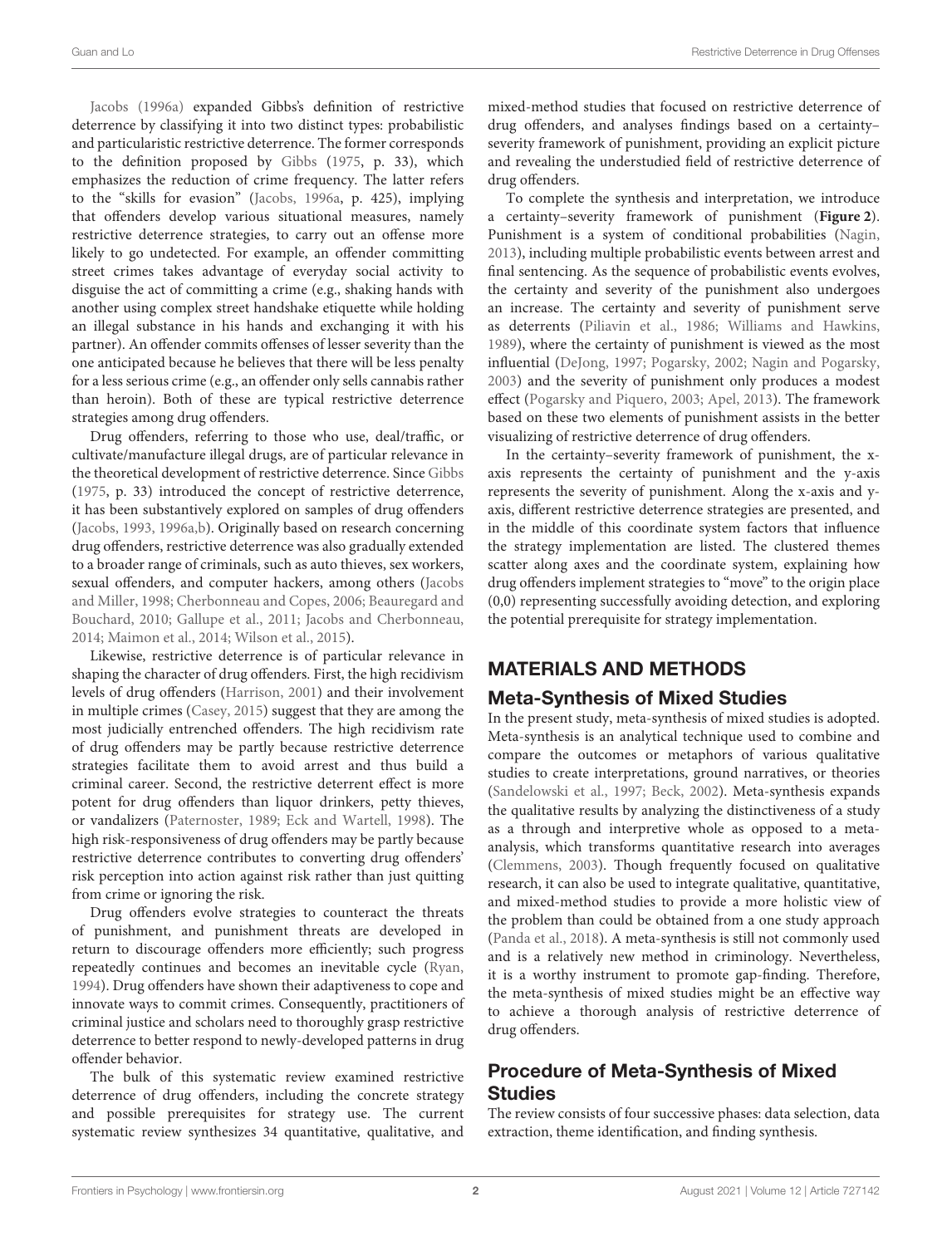#### Data Selection

The review complies with the guideline of Preferred Reporting Items for Systematic Reviews and Meta-Analyses (PRISMA) [\(Moher et al., 2009\)](#page-12-12) (**[Figure 1](#page-3-0)**).

The HeinOnline, Social Science Database, Sociological Abstracts, Scopus, SAGE, JSTOR, PsycINFO, and Web of Science research databases were searched in December 2020. Furthermore, the SPIDER (Sample, Phenomenon of interest, Design, Evaluation, Research type) approach [\(Cooke et al., 2012\)](#page-11-16) was used to decompose the targets and reinforce the search strategy (see **[Appendix 1](#page-11-17)**).

Data screening was proceeded in three steps. The first step was de-duplication. The second step was screening with titles. Researchers followed the idea of the SPIDER approach, leaving those studies with titles containing terms such as "drug" and its derivatives, "deterrence" and its cognates or "avoid" and its cognates. The third step was screening with abstracts. As the drug-related studies have a broad perspective, the researcher only selected studies with their abstract indicating how drug offenders commit crimes or the factors influencing the ways they commit crimes, and excluded those studies that focused on the subjects of law enforcement, victims of drug crime or other subjects involved in drug crime.

After the data screening, the Mixed Methods Appraisal Tool (MMAT) version 2018 was used to evaluate the methodological quality of the included studies. The MMAT contains 27 methodological quality criteria for appraising qualitative, quantitative and mixed-methods studies. Each criterion in the tool would be labeled with one asterisk if a requirement was met and would be labeled without asterisk if a requirement was not met or "cannot tell." There are two comprehensive screening questions for all types of studies, namely "Are there clear research questions?" and "Do the collected data allow to address the research questions?" A further appraisal may not be feasible when the answer is "no" or "cannot tell" to one or both screening questions. Of the remaining 25 questions, 5 of them are expressly set up for appraising the qualitative study, 15 of them for quantitative study (as the tool divides quantitative study into three types, including quantitative randomized controlled trials, quantitative non-randomized and quantitative descriptive), and 5 of them for mixed-methods study. Accordingly, for each study, it will be labeled with 5 asterisks, or scored 100%, if it meets all criteria for the type of study. By analogy, a study that meets 4 criteria will be labeled with 4 asterisks (or scored 80%). The MMAT does not have a specific standard cut-off value. However, two categories (low and high) or three categories (low, medium and high) can be adopted. The crucial aspect is to carefully utilize the results of the appraisal in the review. One author of the present study analyzed the methodological quality of each included study and verified its final score. Studies with at least 3 asterisks (or scored 60%) were kept.

### Data Extraction

A data extraction table was developed to report a full description of each included study, including its purpose, sample size, design,

<span id="page-3-0"></span>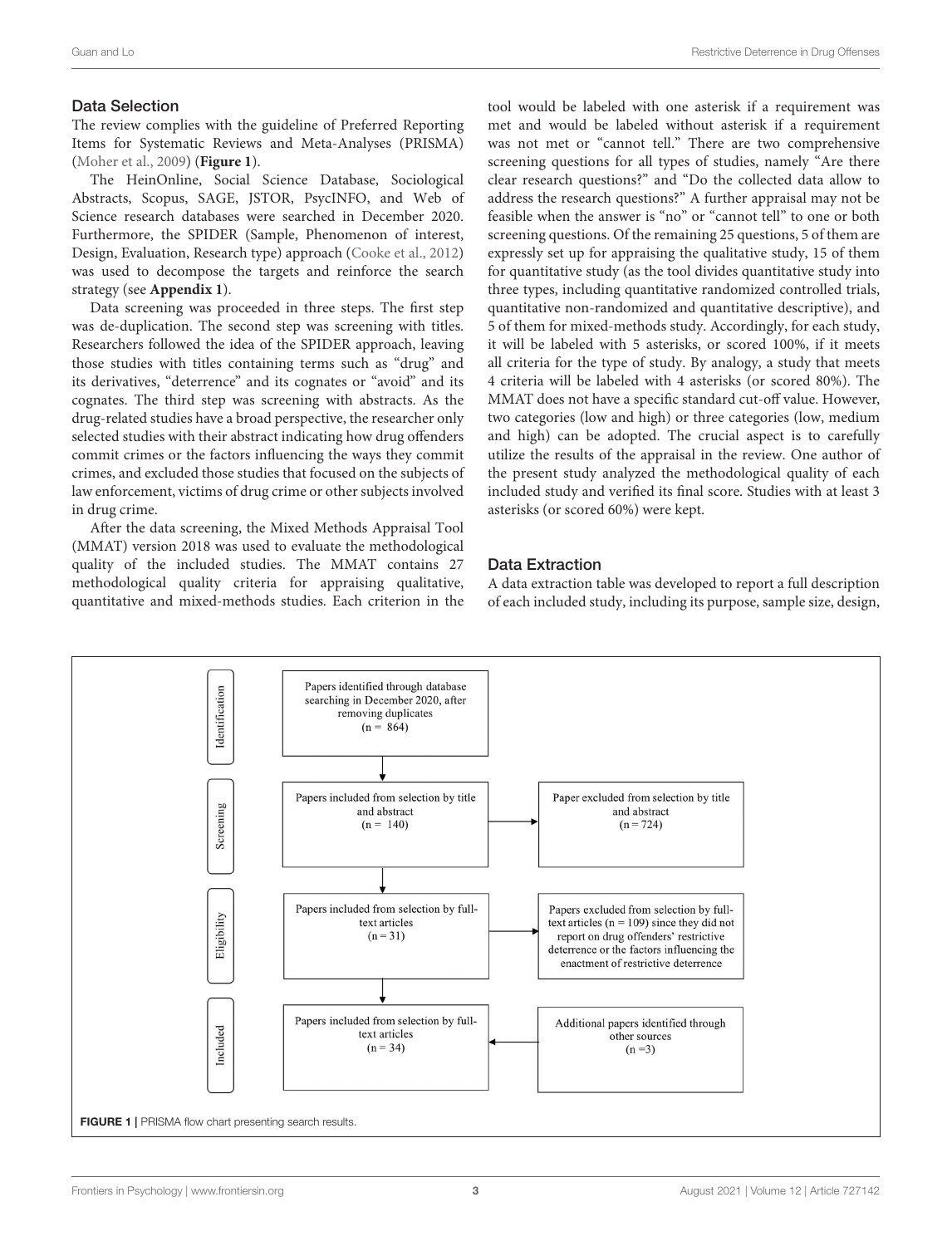<span id="page-4-1"></span>TABLE 1 | Results of search strategy for each database.

| <b>Database</b>         | Year      | <b>Results</b> |
|-------------------------|-----------|----------------|
| Heinonline              | 1975-2020 | 618            |
| Social science database | 1975-2020 | 172            |
| Sociological abstracts  | 1975-2020 | 160            |
| Scopus                  | 1975-2020 | 159            |
| SAGE                    | 1975-2020 | 78             |
| <b>JSTOR</b>            | 1975-2020 | 24             |
| PsycINFO                | 1975-2020 | 14             |
| Web of science          | 1975-2020 | 12             |
| <b>Total</b>            |           | 1,237          |

participants, research setting, and the drug crime type reported by the author.

#### Theme Identification

Themes were extracted and grouped from individual studies into wider themes and subthemes before being synthesized. A thematic analysis and meta-synthesis were performed rather than a meta-analysis since meta-analyses are not feasible when there is considerable heterogeneity among qualitative studies.

#### Synthesis Identification

Based on the search strategy, 1,237 individual titles were retrieved and 864 studies remained after removing any identified duplicates ( $n = 373$ ) (**[Table 1](#page-4-1)**). A total of 724 studies were excluded after reviewing their "titles" and "abstracts." Hence, 140 studies remained for a full-text review by the author, and 109 of these were excluded since they failed to report drug offenders' restrictive deterrence or the factors influencing restrictive deterrence. Meanwhile, an additional three papers identified through other sources were added (**[Figure 1](#page-3-0)**). Finally, 34 included papers were reviewed for quality appraisal. All of these papers scored as moderate (score of 60 to 80%) ( $n = 10$ ) or high quality (score of 100%) ( $n = 24$ ).

The 34 studies were published from 1984 to 2019: 18 studies focused mainly on factors that affect the action of restrictive deterrence; 15 of them depicted restrictive deterrence strategies; and only one literature review discussed restrictive deterrence with respect to multiple crimes. Studies were carried out mostly in the United States and other Western countries. Nine studies used a quantitative design (surveys/questionnaires/systematic observations), whilst 22 used qualitative designs (individual or focus group interviews), and three were designed using mixed methods (interviews and surveys/systematic observation).

Based on the systematic review and meta-synthesis of mixed studies, the characteristics of the included studies were summarized in **[Appendix 2](#page-11-17)** and the most noticeable themes and subthemes in **[Table 2](#page-4-2)**. Specifically, three main areas of concern were identified: restrictive deterrence strategies, the contingency of restrictive deterrence, and the iteration of restrictive deterrence. These themes fit within the certainty– severity framework of punishment (**[Figure 2](#page-4-0)**). Our examination <span id="page-4-2"></span>TABLE 2 | Restrictive deterrence domains and strategy used by drug offenders.

| <b>Theme</b>                                   | <b>Subtheme</b>        | <b>Detail</b>                                                                                      |
|------------------------------------------------|------------------------|----------------------------------------------------------------------------------------------------|
| Restrictive<br>deterrence<br>strategy          | 1. Certainty reduction | a. Camouflage in front stage<br>(Jacobs, 1996b; Jacobs and<br>Miller, 1998)                        |
|                                                |                        | b. Pick safe time and position<br>(Jacobs and Miller, 1998;<br>VanNostrand and Tewksbury,<br>1999) |
|                                                |                        | c. Counter-reconnaissance<br>(Jacobs, 1993, 1996a; Jacques<br>and Reynald, 2012)                   |
|                                                | 2. Severity mitigation | a. Choose less severe activity<br>(Knowles, 1999; Fleetwood,<br>2014                               |
|                                                |                        | b. Pass risk (Knowles, 1999;<br>Piza and Sytsma, 2016)                                             |
|                                                |                        | c. Stash product (Jacobs,<br>1996b; Jacobs and Miller, 1998;<br>Moloney et al., 2015)              |
|                                                |                        | d. Cooperate with police (Cross,<br>2000; Dickinson and Wright,<br>2015)                           |
| Deterrability and<br>restrictive<br>deterrence | 1. Perception of risk  | a. Individual characteristic                                                                       |
|                                                |                        | b. Crime milieu characteristic                                                                     |
|                                                | 2. Crime skill         | a. Self-reflection                                                                                 |
|                                                |                        | b. Collective wisdom                                                                               |



<span id="page-4-0"></span>of the constitution of the differences within the themes is reflected along these axes. In the subsequent section, a series of inferences and generalizations about restrictive deterrence of drug offenders and any uncharted areas are explored.

# RESULTS

# Restrictive Deterrence Strategy

Offenders are risk-respondents rather than risk-takers (Jacobs and Cherbonneau, [2014\)](#page-11-8). In other words, offenders adopt various strategies to alter the risk environment in which they are placed. Punishment is one of the most significant risks associated with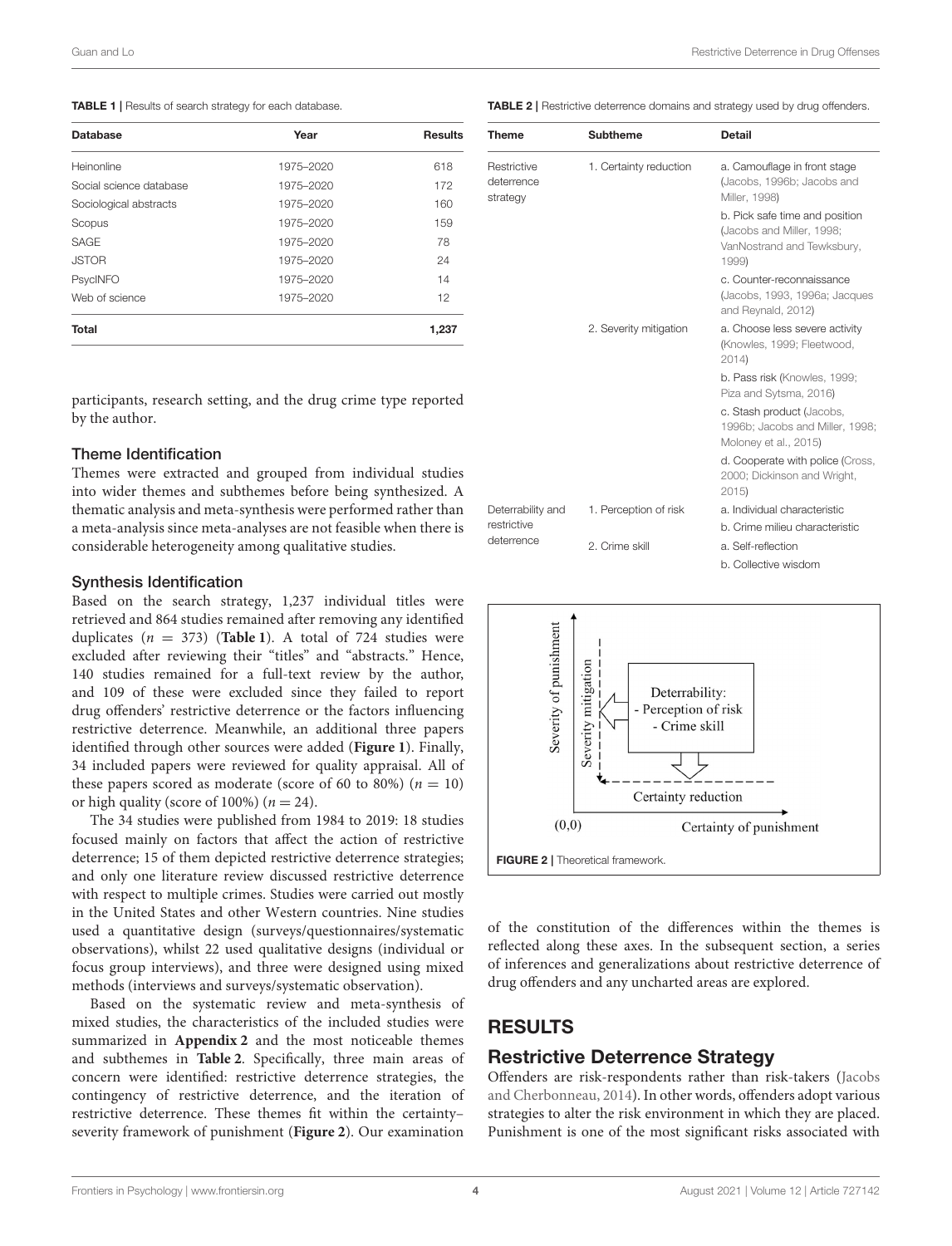offenders. It can mainly be divided into two types. One is formal punishment (legal punishment), such as arrest/apprehension. Another is informal punishment (e.g., moral sanction) (Jacques and Allen, [2014\)](#page-11-21), such as stigmatization/labeling. Informal punishment, at some level, can be seen as a subsequent punishment triggered by formal punishment [\(Nagin, 1998\)](#page-12-18). Therefore, all allusions to punishment in the following indicate formal punishment.

Many terms such as detection, arrest, apprehension, conviction, prosecution, and sanction have been used to refer to punishment or a part of punishment. There is an obvious need for clear and coherent definitions of punishment and/or its associations in light of the expansion of literature. As [Nagin](#page-12-4) [\(2013\)](#page-12-4) noted, punishment is more accurately characterized as a system of conditional probabilities. There are multiple probabilistic events between detection and final sentencing, such as from arrest to detention, to prosecution, to conviction, and to sentencing. In this sequence of conditional probabilities, punishment is shown as a process of severity in legal or judicial responses.

We extended this concept of punishment to the restrictive deterrence strategies of drug offenders. Drug offenders adopt various strategies to minimize their odds of arrest. These strategies help avoid one kind of adverse event. They also impact the probability of the occurrence of the subsequent event and affect the final sentencing. Hence, in what follows, the restrictive deterrence strategy used by drug offenders, whether to avoid arrest or to reduce the length of a sentence, can be understood as an attempt to avoid the punishment.

The commonly used classification of restrictive deterrence strategy is contended by [Jacobs \(1996b\)](#page-11-3), including probabilistic strategies and particularistic strategies. However, the current study adopts [Moeller et al.'s \(2016\)](#page-12-19) classification of restrictive deterrence strategies because it is in line with the certainty– severity framework of punishment. Hence, restrictive deterrence strategies are divided into certainty reduction strategies and severity mitigation strategies. The former corresponds to criminal thinking about "what should I do to commit a crime while keeping myself from arrest," and the latter corresponds to "what should I prepare to do if I am arrested?"

# Certainty Reduction: "I Need a Plan"

Strategies of certainty reduction are designed to allow drug offenders to remain "invisible" to police when a crime occurs. Drug offenders disguise themselves under the cloak of legal activities, keeping a low-profile, choosing a less-risky time and area, and discreetly uncovering their adversary's invasion. In such a way, they create an illusion of being a law-abiding person.

# **Camouflage**

Drug offenders camouflage their drug offending in two ways: integrating crimes into existing legal daily routines or producing staged performances to disguise offenses and allow them to evade police attention continually. [Jacobs and Miller \(1998\)](#page-11-4) noted that drug dealers make good use of gender advantages to blend into their environments. Female drug dealers take their children to transactions and project a self-image that does not use dramatic clothes and accessories to reduce police suspicion [\(Jacobs and Miller, 1998;](#page-11-4) [Carbone-Lopez, 2015;](#page-11-22) [Moloney et al.,](#page-12-17) [2015\)](#page-12-17). Some drug dealers engage in legal occupations or a legitimate business because these can generate unpredictable street activity routines which can reduce law enforcement [\(VanNostrand and Tewksbury, 1999;](#page-12-13) [Fader, 2016b,](#page-11-23) [2019\)](#page-11-24). Some people who sell drugs need to cooperate with others. They have to set up a flawless "stage performance" by preparing a set of props, feasible locations, helpmates, and even specialized words, the so-called "transactional mediation" contended by [Jacobs](#page-11-3) [\(1996b\)](#page-11-3). This requires that buyers be regular customers who commonly understand "the same kind of action" [\(Schutz, 1972,](#page-12-20) p. 155). [Jacobs \(1996b\)](#page-11-3) identified three ways of using transaction mediation: flash decoys, moving screens, and sleight of hand. Flash decoys refers to finishing the drug deal in automobiles, camouflaging the whole process as a kind of favor to hitchhikers. Moving screens refers to rehearsing the movements between participants to speed up the transaction and smoothness of dealing. Sleight of hand refers to using normal hand gestures, including slaps and hugs, to finish the final step of drug delivery.

# **Picking a Safe Time and Position**

Deciding when and where to commit the crime is also a significant part of certainty reduction. Drug offenders only commit crimes in locations they consider safe [\(Carbone-Lopez,](#page-11-22) [2015;](#page-11-22) [Olaghere and Lum, 2018\)](#page-12-21). A transaction can be arranged at local entertainment facilities, such as restaurants or markets where participants can eat and shop, appearing no different from others to evade intense surveillance [\(Jacobs and Miller, 1998\)](#page-11-4). For others, selling from home is an ideal option. This decreases the sense of insecurity from being on the street [\(Moloney et al.,](#page-12-17) [2015\)](#page-12-17). Female drug dealers usually invite friends for after-parties in which drug dealing has been established [\(Fleetwood, 2014\)](#page-11-18). Along with trading in public areas, some drug trade occurs in secluded lots in which drug dealers can easily perceive risk. Drug dealers guide buyers to walk into a covert space in an apartment while partners watch every move of the buyers if things "go down" [\(Jacobs, 1996b\)](#page-11-3). Drug cultivators who operate in less visible areas (e.g., stores, hotels) are also more likely to avoid detection [\(Gallupe et al., 2011\)](#page-11-7). By manipulating their trading location, dealers can squeeze in additional moments to "launder" the illegal income [\(Jacobs, 1996b\)](#page-11-3). In addition to picking a safe place, timing matters. It is easy to be exposed if selling occurs at an unusual time in the day. Female drug dealers set up an unbreakable principle about opening hours and do not respond to any demands outside the pre-set time (Jacobs and Miller, [1998\)](#page-11-4). Sometimes dealers might suddenly change the location. Drug offenders select areas and times based on police patrol intensity, often diverting to other areas if police patrol is increased in a given region [\(VanNostrand and Tewksbury, 1999\)](#page-12-13).

#### **Counter-Reconnaissance**

Drug dealers generally deal with regular customers; however, it is almost inevitable that many of them have connections with unfamiliar, new buyers. Undercover police usually utilize such trading opportunities and operate buy–bust approaches. Thus, offenders develop strategies to identify the presence of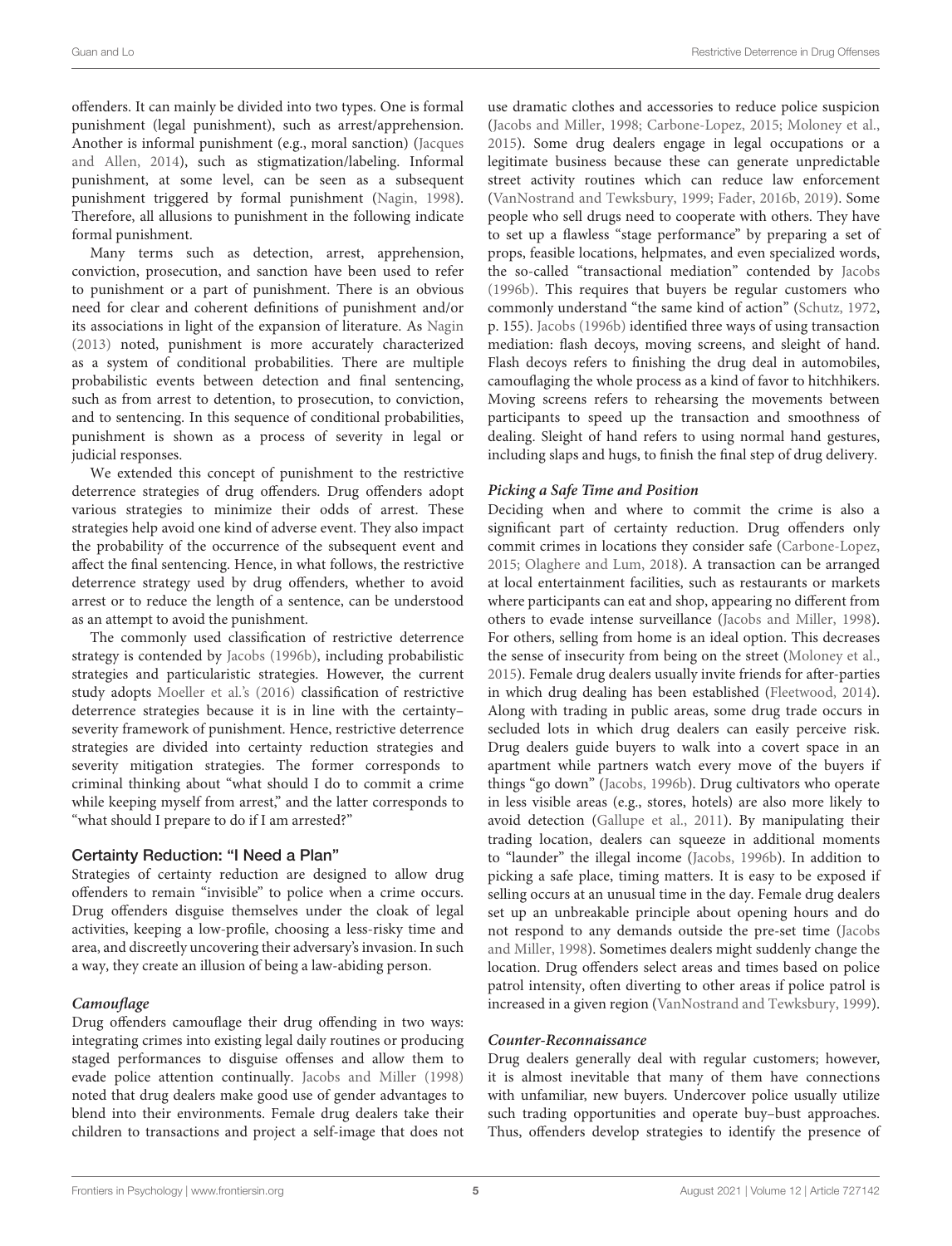police without getting arrested. First of all, they avoid dealing with immature people who could be under intensive police surveillance. Maturity can be judged by whether an individual engages in overly risky behavior, such as an overdose of drugs, or purely based on age stereotypes [\(Jacques and Allen, 2014\)](#page-11-21). They can also tell police from the real drug customers by their image, in addition to verbal and physical clues, or perhaps test potential buyers in a number of different ways [\(Jacobs, 1993,](#page-11-2) [1996a;](#page-11-1) [Johnson and Natarajan, 1995;](#page-12-22) [VanNostrand and Tewksbury,](#page-12-13) [1999;](#page-12-13) [Jacques and Reynald, 2012\)](#page-12-14). They scan the counterparts repeatedly and collectively to ensure their real identity. To decide if something seems unusual or potentially dangerous, dealers must identify their turf, practicing what they call a "peep game" [\(Jacobs, 1996b\)](#page-11-3), such as using a foreign language to separate real drug buyers from potential undercover police [\(Knowles, 1999\)](#page-12-15). Once they identify an undercover police officer, drug dealers withhold exchanges [\(Jacques and Allen, 2014\)](#page-11-21).

#### Severity Mitigation: "If I Were Arrested"

Compared to fruitful observations about certainty reduction strategies, severity mitigation is understudied [\(Moeller et al.,](#page-12-19) [2016\)](#page-12-19). One possibility is that severe punishments without certain odds of arrest may have little effect on individual behavior [\(Carbone-Lopez, 2015\)](#page-11-22). However, many strategies of drug offenders are to prepare for future arrest. Frequently used strategies for severity mitigation include engaging in less severe activity, passing the risk on to associates, stashing stock in converted places, and cooperating with police. In doing so, they believe the probability of a guilty conviction or the severity of their punishment could be decreased if they were prosecuted.

#### **Choosing a Less Severe Activity**

Choosing a less severe activity is the easiest way to mitigate severity. Some drug runners do not become a dealer because of the fear of hard prison time [\(Knowles, 1999\)](#page-12-15). Many drug dealers only sell less toxic drugs, such as marijuana rather than crack, because selling crack is regarded as a more severe crime [\(Fleetwood, 2014;](#page-11-18) [Moloney et al., 2015\)](#page-12-17). Drug cultivators who worry about manufacturing charges perceive cooking and purchasing as precursors that could bring about more severe penalties [\(Carbone-Lopez, 2015\)](#page-11-22). The drug producers who face manufacturing charges also have several strategies for getting around legislative restrictions to mitigate charges with more severity, such as replacing purchasing precursors with production [\(Vidal and Décary-Hétu, 2018\)](#page-12-23).

# **Passing on Risks**

The passing on of risks is a method of diverting dangers to lower power gang members. The use of selling partners can be a defense against severe charges [\(Piza and Sytsma, 2016\)](#page-12-16). There are multiple roles in a drug dealing group, with some members charged with the duty to check and receive money and others merely being responsible for drug delivery (Johnson and Natarajan, [1995;](#page-12-22) [VanNostrand and Tewksbury, 1999\)](#page-12-13). In contrast, the "big boss," who is the actual owner of both the drugs and money, never shows up in the police observation; thus, they could reduce criminal culpability. Lower-level distributors are often hired for the riskiest work [\(Johnson and Natarajan, 1995;](#page-12-22) [Jacobs and Miller, 1998\)](#page-11-4). Drug runners enable true dealers to be shielded from potential police surveillance or detention, which helps them fully escape the criminal justice system [\(Knowles,](#page-12-15) [1999\)](#page-12-15).

# **Stashing Products**

Unlike high-level drug dealers who have many helpmates, street drug dealers have to hide drugs in safe locations by themselves to minimize the potential accusation of drug trafficking, which is more severe than drug possession. A frequently used tactic is to hide the majority of their stock and only keep a small number of drugs to be sold quickly [\(Johnson and Natarajan, 1995\)](#page-12-22). They usually hide the majority of the drugs in caps, under bottles, in newspaper stands, on the ground, or in paper bags that have been placed at a particular angle [\(Jacobs, 1996b\)](#page-11-3). Women innovate the concealment in their homes, such as a stash inside the hollow shaft of a curtain rod or a box under the carpet over which the pet dog sleeps [\(Jacobs and Miller, 1998\)](#page-11-4). When carrying the drug, they have to practice drug-handling techniques to avoid scrutiny when they encounter police. Due to the legal constraints stating that police cannot ask suspects to strip, this leaves room to hide drugs within clothes. Drugs are tightly packaged in plastic wrap which can be placed in the hand and mouth without notice or can be swallowed if risk is perceived [\(Jacobs, 1996b\)](#page-11-3). In drug dealing, women's bodies are viewed as an advantage since they possess "more hiding spots" [\(Moloney et al., 2015\)](#page-12-17). An on-person or offperson stash is also dependent on settings. In commercial areas with increased foot traffic, an on-person stash is deemed safer than an off-person one [\(Piza and Sytsma, 2016\)](#page-12-16).

# **Cooperating With Police**

To cooperate with the police is to admit drug use if approached by the police [\(Ribeiro et al., 2010\)](#page-12-24). Fooling the police might lead to violent conflict and even a more severe sentence. Passive cooperation with police means that offenders are "turned" by the police to seek the possibility of a less severe punishment. Such a strategy could be inferred from certain studies. Some sellers have emphasized that they should be careful when dealing with dealers that have recently been charged with a large number of drugs and released soon after because they are more likely to be a decoy under the instruction of the police or an informant [\(Dickinson and Wright, 2015\)](#page-11-20). Further, the informant may only be charged and convicted as a low-level drug employee [\(Cross,](#page-11-19) [2000\)](#page-11-19). In [Johnson and Natarajan \(1995\)](#page-12-22), a high-level drug dealer recalled that his first jail experience was due to being set up by a drug user.

# Deterrability and Restrictive Deterrence

The aim of restrictive deterrence strategies is to reduce the risk of punishment, or reduce the offenders' perceived risk. This implicitly presupposes that offenders have the ability to perceive and calculate risk. [Jacobs \(2010\)](#page-11-25) used deterrability to highlight such an ability, explicitly referring to the "offender's capacity and/or willingness to perform risk calculation." Deterrability is crucial in understanding restrictive deterrence strategies because it supports the idea that such strategies are not arbitrary and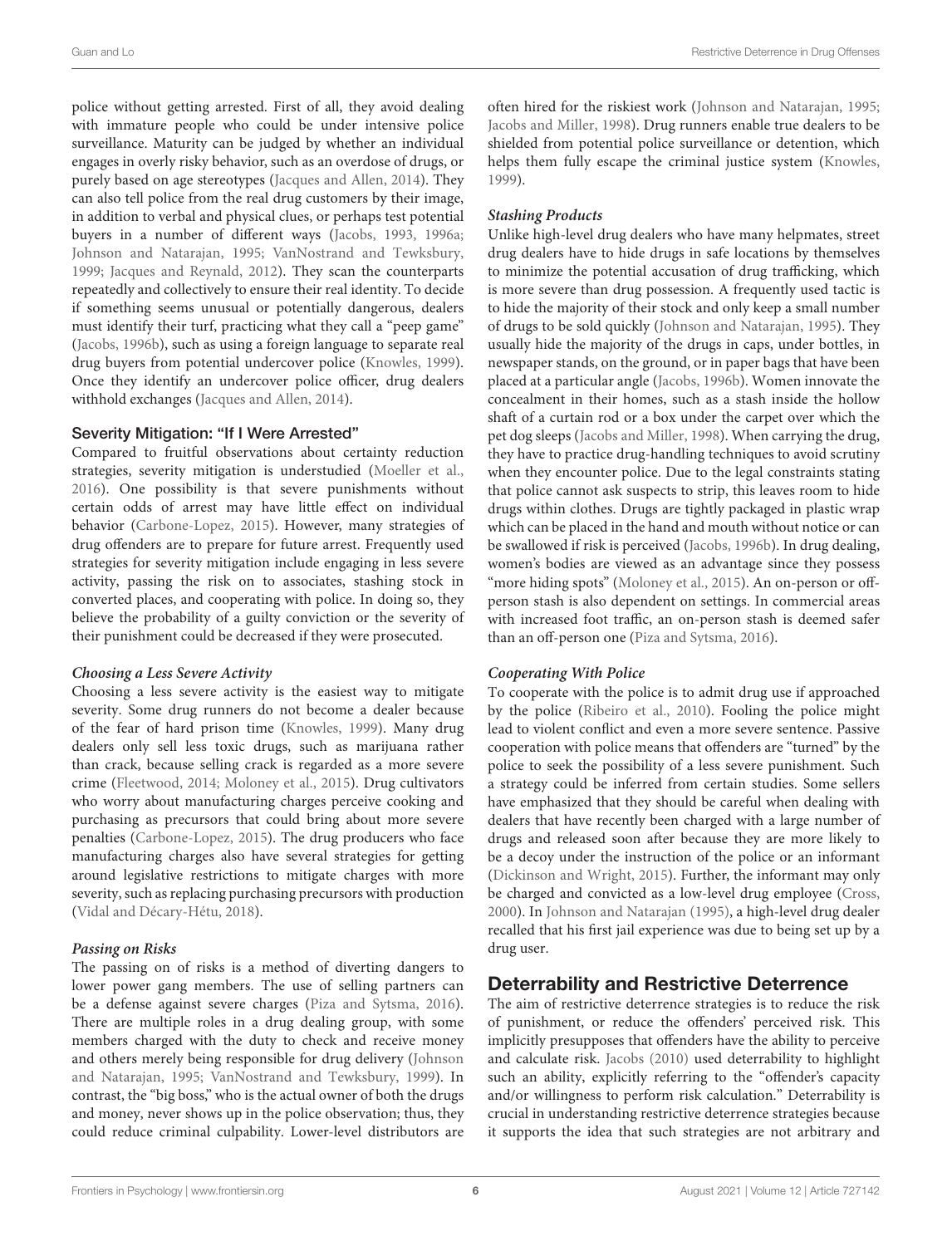thoughtless. Instead, it can be seen as the prerequisite of drug offenders' use of restrictive deterrence strategies.

[Jacobs \(2010\)](#page-11-25) suggested that deterrability should be measured by risk sensitivity. The current systematic review follows this line of thought and divides drug offenders' deterrability into two parts related to risk sensitivity in criminology, including the perception of risk [\(Roche et al., 2020\)](#page-12-25) and crime skill [\(Casey, 2015\)](#page-11-10).

### Perception of Risk

A growing body of research has highlighted the importance of risk perception in the decision making of offenders [\(Cherbonneau and Copes, 2006;](#page-11-5) [Beauregard and Bouchard, 2010;](#page-11-6) [Gallupe et al., 2011;](#page-11-7) [Jacobs and Cherbonneau, 2014,](#page-11-8) [2016,](#page-11-26) [2017;](#page-11-27) [Maimon et al., 2014;](#page-12-0) [Wilson et al., 2015;](#page-12-1) [Moeller et al., 2016\)](#page-12-19). Perception of risk (subjective risk of punishment) is an extension of actual risk (objective risk of punishment). First, perception of risk is a vital gateway to connect risk and subsequent behavior [\(Decker et al., 1993;](#page-11-28) [Pogarsky et al., 2004;](#page-12-26) [Paternoster,](#page-12-27) [2010\)](#page-12-27). Researchers often explain criminal behavior and the vast majority of human behavior by assuming a reality-perception correspondence. Restrictive deterrence does not require a perfect correspondence between the real and the perceived risk. Still, some correspondence (a net positive effect) is necessary if it is to serve as an explanation or a predictor. Second, perception of risk is the individualization of the actual risk for a group of offenders. An example might clarify this. A drug offender lives in a city where 5% of drug offenders are punished each year. This rate of punishment is the average actual risk for both him and the group. However, he is neither a drug lord nor a drug addict who feeds on trafficking but a regular company employee who traffics drugs for subsidizing the household. He is not a gang member and traffics only small amounts of cannabis rather than cocaine. These factors may have reduced his perceived risk of being punished from the average actual risk, although the variation is hard to measure. Studies indicated a moderate or weak relationship between perceived and actual risk of offenders (e.g., [Kleck et al., 2005\)](#page-12-28), suggesting that perceived risk is always influenced by other factors. In the current theme, individual characteristics and crime milieu characteristics contribute to the variation on drug offenders' perception of risk and use of strategy.

#### **Individual Characteristics**

People with specific characteristics become flexible in perceiving risks, acting out planned strategies, and avoiding punishment. Examples illustrate that gender [\(Jacobs and Miller, 1998\)](#page-11-4), age [\(Paternoster, 1989\)](#page-12-2) and social attachment [\(Ekland-Olson et al.,](#page-11-29) [1984;](#page-11-29) [DeJong, 1997\)](#page-11-12) affect the action of punishment avoidance.

In most criminal subcultures, gender inequality exists (Jacobs and Miller, [1998\)](#page-11-4). Women are more likely to perceive risks than men because they have lower fault tolerance in society (Carbone-Lopez, [2015\)](#page-11-22). Women prefer not to implement the detection avoidance strategies that men frequently use, even if they share similar motivations. [Jacobs and Miller \(1998\)](#page-11-4) identified that female drug dealers developed female-oriented restrictive deterrence strategies that exploited gender and normative beliefs about femininity to render an antagonistic audience neutral or perhaps even friendly.

In addition to gender, age also affects how drug offenders perceive risk and adopt strategies. Adolescents who are potential marijuana users perceive a higher perception of risk as they age; in other words, they become sensitive to a set of opportunities to commit delinquency [\(Paternoster, 1989\)](#page-12-2).

As for the social attachment, drug offenders with solid bonds with conventional society (marriage and employment) are likely to reconsider risk before the crime. They fear losing the investment they have made in prosocial domains, leading them to commit crimes less frequently and a longer time before re-arrests [\(DeJong, 1997\)](#page-11-12). Compared to conventional social bonds, ties with other offenders also variate the drug dealers' risk perception. Drug dealers in a dense and closed criminal network perceive less risk as they trust their co-actors; therefore, they discourage the formation and maintenance of weak ties and act as a restrictive deterrence strategy [\(Ekland-Olson et al., 1984\)](#page-11-29).

Psychological status is another relevant individual characteristic that affects drug offenders' perception of risk and subsequent behavior. Drug offenders with experience in avoiding detection undermine risk sensitivity, as they reckon that they are more capable of escaping detection than anyone else and they become overly confident and reckless when carrying out crimes [\(Piliavin et al., 1986;](#page-12-5) [Jacobs, 2010;](#page-11-25) [Carbone-Lopez,](#page-11-22) [2015\)](#page-11-22). Correspondingly, offenders who have been previously deterred are likely to produce a "reset" estimation (Pogarsky and Piquero, [2003\)](#page-12-9) since they believe that arrest is rare and unlikely to occur again so soon afterward [\(Gallupe et al., 2011;](#page-11-7) Dickinson and Wright, [2015\)](#page-11-20).

In addition to the experience in avoidance or being deterred, the existence of co-offenders also spurs drug offenders' self-serving bias and compromises their perception of risk. Accomplices decrease the fear of detection and generate social support for severe illegal acts. Co-offenders in drug offenses offer a greater feeling of control, scatter blame for the crime, and foster feelings of invulnerability; thus, the perception of risk is further compromised and spurs on individual participants (Johnson and Natarajan, [1995;](#page-12-22) [Jacobs and Miller, 1998;](#page-11-4) [Cross, 2000\)](#page-11-19).

Another psychological status that impairs drug offenders' perception of risk is the perceived benefits of crime. The longer the drug offenders make a "career" in drug crime, the more immersed they become in the lucrative lifestyle, which reduces their perceptions of risk and boosts the perceptual rewards of crime [\(Ekland-Olson et al., 1984;](#page-11-29) [Jacobs, 1993;](#page-11-2) [Moloney et al.,](#page-12-17) [2015\)](#page-12-17). However, drug cultivators are an exception; they are involved in considerable planning and investment. Starting a cultivation site, large or small, can take several months with ongoing maintenance and care [\(Nguyen et al., 2015\)](#page-12-29). Thus, drug cultivators have to remain sober and cautious of risk changes to readily adjust the drug plants, such as reducing the area cultivated.

# **Crime Milieu Characteristics**

Recent research has focused on how crime milieu affects offenders' perceptions and responses to risk [\(Pratt et al., 2006;](#page-12-30) [Piquero et al., 2011\)](#page-12-31). The crime milieu is full of unexpected and twisted events which spur offenders' fast response. Offenders with a present-minded propensity are more responsive to unexpected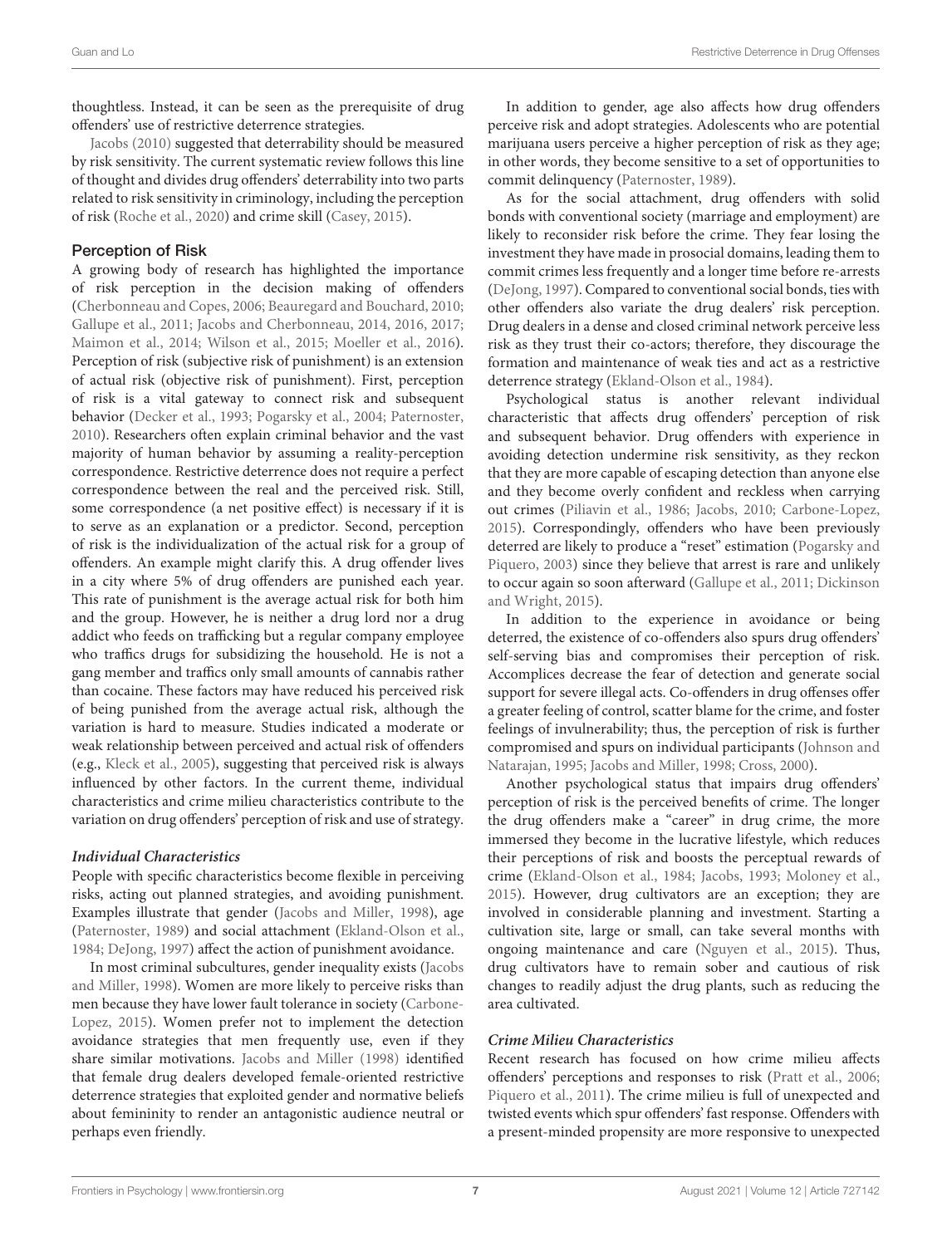risks and have a greater capacity to adapt to them when compared to those with a future-minded propensity (Jacobs and Cherbonneau, [2018\)](#page-11-30). Being present-minded assists offenders in committing crime successfully where rationality is strictly limited. It is consistent with the concept of "mindfulness" in psychology, which stresses a capacity that helps decisionmakers to block out the "noise" that hinders effective choices in unpredictable settings [\(Jacobs and Cherbonneau, 2018\)](#page-11-30).

Drug dealing is a socially situated phenomenon (Dickinson and Wright, [2015\)](#page-11-20). Drug offenders have to pay attention to the crime milieu in which the crime is about to be committed. For example, when considering natural surveillance, dealers prefer to adopt immediate transactions in a commercial area with a high level of both vehicle and pedestrian traffic. When considering formal surveillance, they prefer to avoid places with CCTV [\(Piza and Sytsma, 2016\)](#page-12-16). Sometimes, the crime milieu is full of complexity. Drug offenders have to deal with multiple risks at the same time. It has been revealed that drug dealers have to deal on busy street segments even if there are intensified police patrols or CCTV cameras since the buyers often show up there. They develop detection avoidance strategies, including walking around and not staying in a single spot for long periods, hiding drugs in off-person stash spots, and being careful to keep their faces or bodies out of reach of the view of CCTV cameras (Bernasco and Jacques, [2015\)](#page-11-31).

#### Skills in Crime

Crime skills work as a guidance for offenders to implement restrictive deterrence strategies. It lets offenders know how effective their efforts are and helps them adjust strategies in realtime [\(Topalli et al., 2015\)](#page-12-32). Two ways that offenders acquire their skills in crime to enhance their performance are self-reflection and collective wisdom.

#### **Self-Reflection**

Drug offenders' crime skills largely depend on the experiential learning effect; in short, offenders learn by doing (Gallupe et al., [2011\)](#page-11-7). Regardless of an experience of failure or success, experience is always a chance to advance an evolving crimespecific learning curve. Even spending time in jail stimulates restrictive deterrence. It has been found that imprisonment is related to an increased likelihood of ongoing violation for certain criminals [\(DeJong, 1997\)](#page-11-12). Drug offenders who have long intervals before re-arrests have learned from earlier failures and have personally enacted restrictive deterrence strategies [\(Gallupe et al.,](#page-11-7) [2011\)](#page-11-7). Learning from personal experience enables drug offenders to survive longer and hence expand the scale of their operations.

The acquisition of crime skills through self-reflection is subtle. Many offenders do not notice the improvements so they deem criminal skills a certain intuition or instinct instead of an intellectual process [\(Johnson and Natarajan, 1995;](#page-12-22) VanNostrand and Tewksbury, [1999\)](#page-12-13). It is undeniable that the more proficient the offenders in committing crime, the more natural the crime skill becomes [\(Nee and Ward, 2015\)](#page-12-33), but it does not obscure the fact that crime skill is built up through learning. Like other specialzed criminals, drug offenders have to devote time and energy to integrate in specific scenes to acknowledge the social nuances within drug markets. Instead of intuition, repeated exposure in observing the streets enables drug offenders to identify undercover police officers by their movements, speech, and actions [\(Jacobs, 1996a;](#page-11-1) [VanNostrand and Tewksbury, 1999;](#page-12-13) [Jacques and Reynald, 2012\)](#page-12-14). In some cases, nuanced changes in the accumulation of crime skills facilitate restrictive deterrence. For instance, [Gallupe et al. \(2011\)](#page-11-7) suggested that punishment avoidance techniques can be more successful if the drug offenders conduct well-thought-out adjustments rather than impulsively implementing a complete revamp.

#### **Collective Wisdom**

Collective wisdom is more important for facilitating the learning process than self-reflection, especially for novices. Novices have limited experience in recognizing undercover police officers. They need vicarious experience to form punishment avoidance strategies. Re-offenders also rely on vicarious experience, as criminal experience is not only obtained based on how many times a crime is committed but also by how many types of crime are committed [\(Knowles, 1999\)](#page-12-15). Under the screening of collective wisdom, useless punishment avoidance strategies are discarded and effective ones are pursued. Gossip plays an indispensable role in spreading the collective wisdom among active drug dealers [\(VanNostrand and Tewksbury, 1999;](#page-12-13) [Dickinson and Wright,](#page-11-20) [2015\)](#page-11-20). Drug dealers maintain informal information channels to keep track of police routines, such as shifts or patrol timetables [\(Jacobs, 1993;](#page-11-2) [Johnson and Natarajan, 1995\)](#page-12-22). They keep an eye on and gossip about clients, staff, associates, and suppliers who have had some contact with police or have recently behaved dubiously [\(Dickinson and Wright, 2015\)](#page-11-20). Besides verbal communication, observing others' dealing activities is essential to understand the local drug markets, such as nuanced details while trading [\(Johnson and Natarajan, 1995;](#page-12-22) [Jacobs, 1996a\)](#page-11-1).

Learning from vicarious experience, drug offenders accelerate their learning curve [\(Bouchard and Nguyen, 2010;](#page-11-32) [Fader, 2016a;](#page-11-33) [Malm et al., 2017\)](#page-12-34); however, not all drug offenders take advantage of collective wisdom. Some offenders proactively or passively obtain less access to drug organizations and information (Ekland-Olson et al., [1984;](#page-11-29) [Jacobs and Miller, 1998;](#page-11-4) [Erickson et al., 2013;](#page-11-34) [Moloney et al., 2015\)](#page-12-17). Besides, offenders do not blindly obey every instruction that the collective wisdom provides. Reactions to the gossip rely on how gossip subjects are caught, the social distance between listeners, and gossip subjects and sources (Dickinson and Wright, [2015\)](#page-11-20). To illustrate, when hearing gossip about possible police informants, drug dealers commonly prevent connections with all or any of associates considered as police informants, at least for a short time. However, they would not alienate a recent associate who was arrested, if it was for a traffic matter. Additionally, they prefer to avoid a gossip subject when they are close to the gossip source and are less likely to avoid gossip when they are close to the gossip subject.

# **DISCUSSION**

Conducting a meta-synthesis of the findings from 34 studies, this systematic review offers evidence relating to drug offenders' restrictive deterrence. Two prominent themes, namely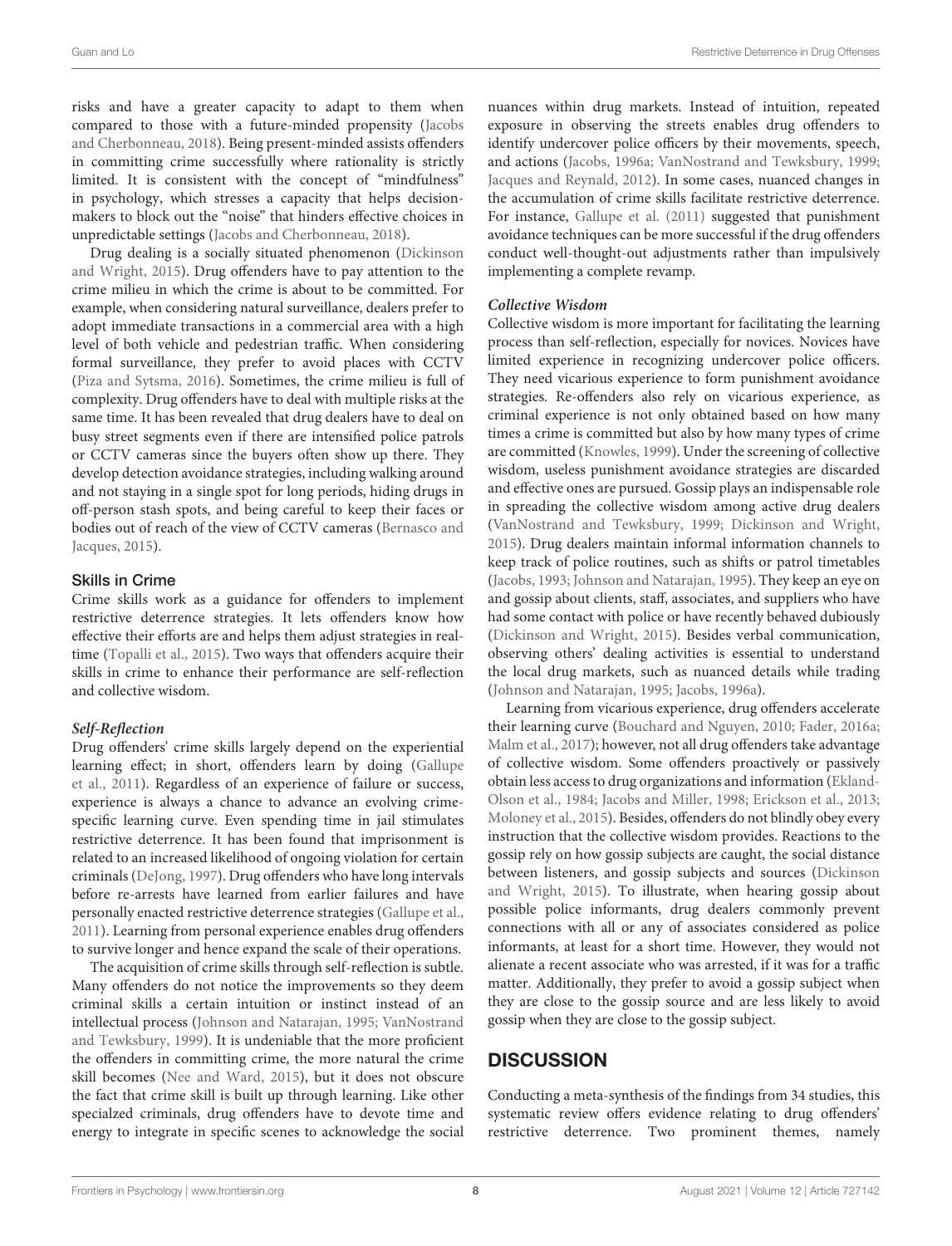"restrictive deterrence strategy" and "deterrability and restrictive deterrence," emerge as a picture that depicts the whole process of drug offenders' restrictive deterrence and fit well in the certainty–severity framework of punishment (**[Figure 2](#page-4-0)**).

Perhaps the most important conclusion of this review relates to the finding that the two types of restrictive deterrence strategies are explored equally in the reviewed papers. Restrictive deterrence strategies directly influence "whether" (certainty reduction) and "how" (severity mitigation) drug offenders will be punished. The parity of discussion between the severity and the certainty of punishment is uncommon in prior deterrence studies. The imbalanced topic distribution, specifically that most of the studies focused on the certainty of punishment, may be due to the different deterrent effects of certainty and severity of punishment. Firstly, it is generally accepted that the certainty of punishment exerts a significantly stronger and more stable deterrent effect on offenders than the severity of the punishment [\(DeJong, 1997;](#page-11-12) [Pogarsky, 2002;](#page-12-7) [Nagin and Pogarsky, 2003\)](#page-12-8). Secondly, the deterrent effect of the severity of punishment relies on the certainty of punishment. As [Beccaria](#page-11-35) [\(1963,](#page-11-35) p 58) wrote, "[t]he certainty of a punishment, even if it be moderate will always make a stronger impression than the fear of another which is more terrible but combined with the hope of impunity; even the least evils, when they are certain, always terrify men's minds".

Although the severity of punishment has been devalued compared to the certainty of punishment, it acts as a significant catalyst that stimulates the whole deterrence process. Roche et al. [\(2020\)](#page-12-25) revealed that offenders' perception of punishment severity significantly affected certainty. Furthermore, evidence of the anchoring effect from behavioral economics indicated that an individual is influenced by a specific number (or "anchor") when making a statistical estimation (e.g., about a probability), and unintentionally keeps the statistical estimation close to the anchor [\(Tversky and Kahneman, 1974\)](#page-12-35). Studies revealed that an individual's perceived certainty of risk is highly volatile and one must rank certainty by anchoring the reality, and the anchor here refers to the perceived severity of consequences for committing different offenses [\(Nagin, 1998;](#page-12-18) [Pogarsky et al., 2018;](#page-12-36) Thomas et al., [2018\)](#page-12-37).

Under the terrain of restrictive deterrence, drug offenders are no less apprehensive about the severity of punishment than its certainty. This could be due to the strategy of severity mitigation, which influences the extent of using the strategy of certainty reduction. To illustrate, a marijuana seller is less concerned about the timing and location of sales than a heroin dealer. A drug dealer with 0.01 grams of heroin on their person is less likely to care if they dress or behave in a way that will attract the attention of the police than a dealer with 100 grams of heroin. Theoretically, this echoes the aforementioned idea that the perception of the severity of punishment sets an anchor for that of certainty [\(Nagin, 1998;](#page-12-18) [Pogarsky et al., 2018;](#page-12-36) [Thomas et al.,](#page-12-37) [2018\)](#page-12-37). Another potential explanation is that, among deterrable offenders, the severity of punishment provides a more significant deterrent effect than the certainty of punishment [\(Pogarsky,](#page-12-7) [2002\)](#page-12-7). In this way, the severity effect reasserts its vital power throughout the deterrence process.

It is worth noting that the severity of punishment is primarily examined in quantitative studies and certainty of punishment is usually discussed in qualitative studies. These two observations may reveal the difference in design between qualitative and quantitative studies. Qualitative studies, using mainly semi-structured interviews, usually design interviews with a relatively broad range of questions and do not strictly separate the severity of punishment from the certainty of punishment. In conjunction with what has been mentioned earlier that the certainty of punishment has a higher profile in deterrence research overall, it is easy to attribute the role, effect, or importance of severity of punishment to the certainty of punishment when interpreting drug offenders' responses to punishment. In contrast, quantitative research can clearly separate the two elements through questionnaire design and examine and demonstrate the role of severity of punishment while controlling for the role of certainty of punishment. The severity of punishment can also be explored interactively with other variables, which facilitates the identification of the role of severity of punishment in a given population or a given situation and tap into its once-overlooked position. Therefore, the qualitative study tends to examine the role of certainty of punishment, while the quantitative study is better equipped to uncover the role of severity of punishment.

The second key conclusion from this review is that the perception of risk is not only an inhibitor in using restrictive deterrence strategies, but also a facilitation of strategy differentiation. First, we found that due to the psychology of self-serving bias, drug offenders with less perception of risk implement restrictive deterrence strategies with confidence. This is consistent with the literature on the perceptual risk, which states that the lower the perception of risk, the more significant the crime (e.g., [Pratt et al., 2006\)](#page-12-30). However, we also discovered that the perception of risk motivates, rather than undermines, drug offenders to innovate strategies for committing crimes. For instance, female drug dealers struggled in a male-dominated field to innovate new strategies to avoid detection. Drug dealers selling drugs on CCTV-equipped streets develop a strategy to move without having their faces be captured by a camera. Such a contribution of risk perception to a cautious mindset is consistent with "flaw hunting" [\(Walsh, 1986\)](#page-12-38), which refers to the notion that offenders sometimes utilize the high perception of risk of getting caught as an incentive for proper planning (Cherbonneau and Copes, [2006;](#page-11-5) [Jacobs and Cherbonneau, 2014,](#page-11-8) [2016\)](#page-11-26).

The final conclusion of this review is that the formation of crime skill relies on a combination of the slow internalization of self-reflection and the rapid input of collective wisdom. Selfreflection leads to nuanced adjustments of restrictive deterrence strategies. At the same time, collective wisdom accelerates the progress of skill learning because it reduces the individual's cost of trial and error. Perhaps because of the two different contributions to the speed and magnitude of crime skill learning, crime skill formed through self-reflection is not considered a learning process and is thus classified as an intuition. This echoes the findings of offenders' Bayesian learning based on personal experience. Bayesian learning is a way in which individuals incorporate newly learned information to update subjective prior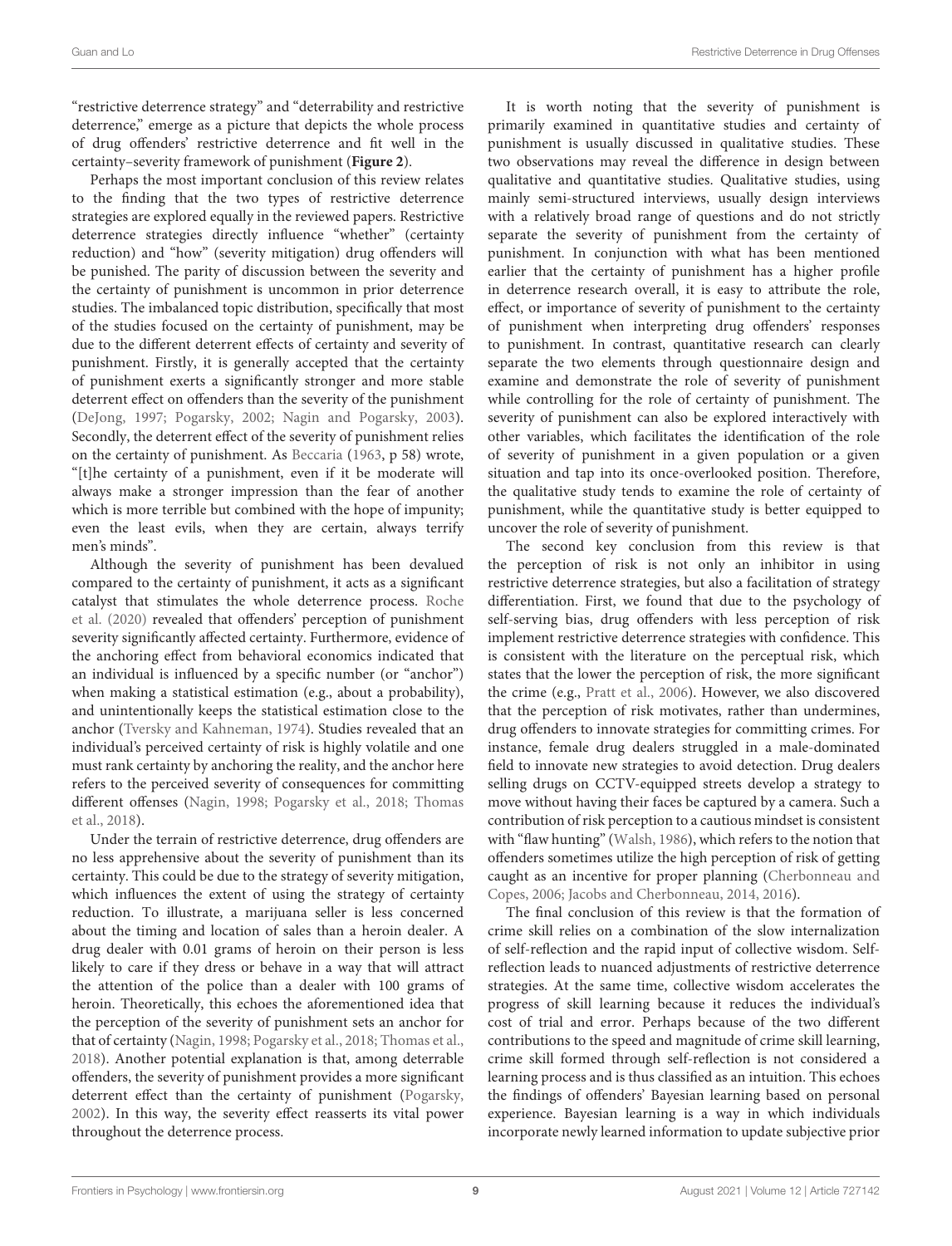beliefs. [Anwar and Loughran \(2011\)](#page-11-36) found that the weight of unobserved signals (including peers' experience) when offenders consider potential risk is nearly eight times greater than the weight of considering their own arrest rate. The slight weight that is put on personal experience implies that this component is not being taken seriously.

While the reviewed research revealed fruitful restrictive deterrence strategies and their potential prerequisites, it still leaves room to explore uncharted topics that can promote our understanding of the issues. First, restrictive deterrence strategies were mainly discussed in the pre-arrest context, and future research could further explore strategies used during and after arrest. Before the arrest, by the use of proactive situational control over the context, offenders can minimize their chances of being arrested. However, this much focuses on the context of prearrest, delivers an incorrect presumption that drug offenders do not respond to risk once they are arrested. An arrest does not equate with the final sentence, e.g., imprisonment. Punishment is a system of conditional probabilities: restrictive deterrence strategies before an arrest can influence the outcome of punishment, and restrictive deterrence strategies after an arrest can achieve this effect as well. Between arrest and the final sentence, a series of judicial proceedings can affect the outcome, such as prosecution, conviction, and the dismissal of charges. As the "Cooperating with police" section of the current review shows, drug offenders beg or cooperate with the police to mitigate the expected severity of punishment. It is an evidence of the restrictive deterrence strategy adopted during and after arrested. Similar restrictive deterrence strategy has also been found in the study of other offenders. Sex worker, for example, might be very polite and compliant with police during arrest in the hope that they would be charged with a less severe crime [\(Dewey and Germain, 2014\)](#page-11-37). In addition, offenders make decision on guilty plea or withdraw it in the hope that the punishment would be changed [\(Cheng et al., 2018\)](#page-11-38). It is evident that offenders have to negotiate and deal with the authorities during and after arrest. They may come up with a completely different restrictive deterrence strategy than that used pre-arrest. Therefore, exploring the after-arrest strategy provides insights into how offenders negotiate with authority.

Second, determining the facilitative effect of the perception of risk on the innovation of restrictive deterrence strategies is an area for future research. While much of the broader deterrence literature has quantified the role of the perception of risk in curbing crime or an individual's intention to commit a crime (e.g., [Pratt et al., 2006\)](#page-12-30), in ethnographic studies of restrictive deterrence it is implied that the perception of risk stimulates innovation in crime strategies (e.g., [Jacobs and Miller, 1998\)](#page-11-4). This is a relatively novel idea that emphasizes the vital power of the perception of risk from the opposite perspective. Nevertheless, it is unclear what type of perception of risk motivates offenders' innovation or planning ability and willingness rather than acting as a deterrent. For instance, increased offender risk perception and vigilance may be an early warning signal. Indeed, prior restrictive deterrence research based on a sample of hackers suggested that a warning banner significantly reduces the duration of trespassing incidents [\(Maimon et al., 2014\)](#page-12-0). The

mediation that connects the perception of risk and strategy innovation is also unclear, both psychological and social. Prior research revealed that offenders with better emotional management are good at translating perceptions of risk into better risk coping strategies, and peer support reinforces their emotional management [\(Jacobs and Cherbonneau, 2017\)](#page-11-27). We definitely do not wish to only dwell on how the perception of risk exerts its facilitative effect on strategy differentiation. Exploring the aforementioned issues would allow the literature to better understand how the two roles of perception of risk (curbing crime/facilitating strategy development) reconcile.

Another future research line for exploration is to look into the impact of collective wisdom on crime skill learning and strategy use. The influence of collective wisdom on offenders' crime skills is more significant than individual reflection regarding speed and quantity. However, the effectiveness of collective wisdom highly depends on the offender's closeness to other offenders or crime organizations. It is noted that the connection to criminal groups is beneficial for drug offenders to obtain advanced and effective strategies [\(Ekland-Olson et al., 1984;](#page-11-29) [Jacobs and Miller,](#page-11-4) [1998;](#page-11-4) [Moloney et al., 2015\)](#page-12-17). Others have attempted to quantify the role of collective wisdom (peer experience) in the learning process (e.g., [Pogarsky et al., 2004\)](#page-12-26), but as of yet it remains unclear how ties play into this. Hence, research can be extended to explore what kind of tie is efficient to diffuse collective wisdom on crime skill and through what kind of communication paths offenders are more likely to accept and adopt the crime skill. In other words, how relationships affect the rate of transmission and acceptance of collective wisdom. Studying different channels that spread crime skills and making comparisons among them can generate insights about the iteration of restrictive deterrence. Furthermore, the literature needs more details on restrictive deterrence advances in drug offender groups.

Interpretation of our results should be tempered by several limitations. First, although the literature search was comprehensive, only a small number of studies could be included compared to previous literature reviews focusing on deterrence or drug criminality (e.g., [Pratt et al., 2006\)](#page-12-30). Simply put, only studies that considered and discussed restrictive deterrence of drug offenders seriously were included. Studies that merely referred to crime strategies of drug offenders in a broader research question, e.g., drug economy (e.g., [Dickinson,](#page-11-39) [2020\)](#page-11-39), were excluded but may provide additional insights. Second, we specifically selected only English studies when conducting data search, which means that studies published in other languages may have reported different conclusions and impacts. Therefore, this review is limited in its evaluation of cross-cultural aspects in restrictive deterrence of drug offenders. Finally, several important questions remain unanswered in the current review. For instance, which type of deterrent strategies is most effective against which kind of drug offenses (e.g., using, selling, cultivating drugs, etc.), and which type of restrictive deterrence strategy works best in which kind of situations (e.g., gender, drug type, time, places). We were not able to perform further analysis due to a general dearth of quantitative study in the literature related to restrictive deterrence of drug offenders.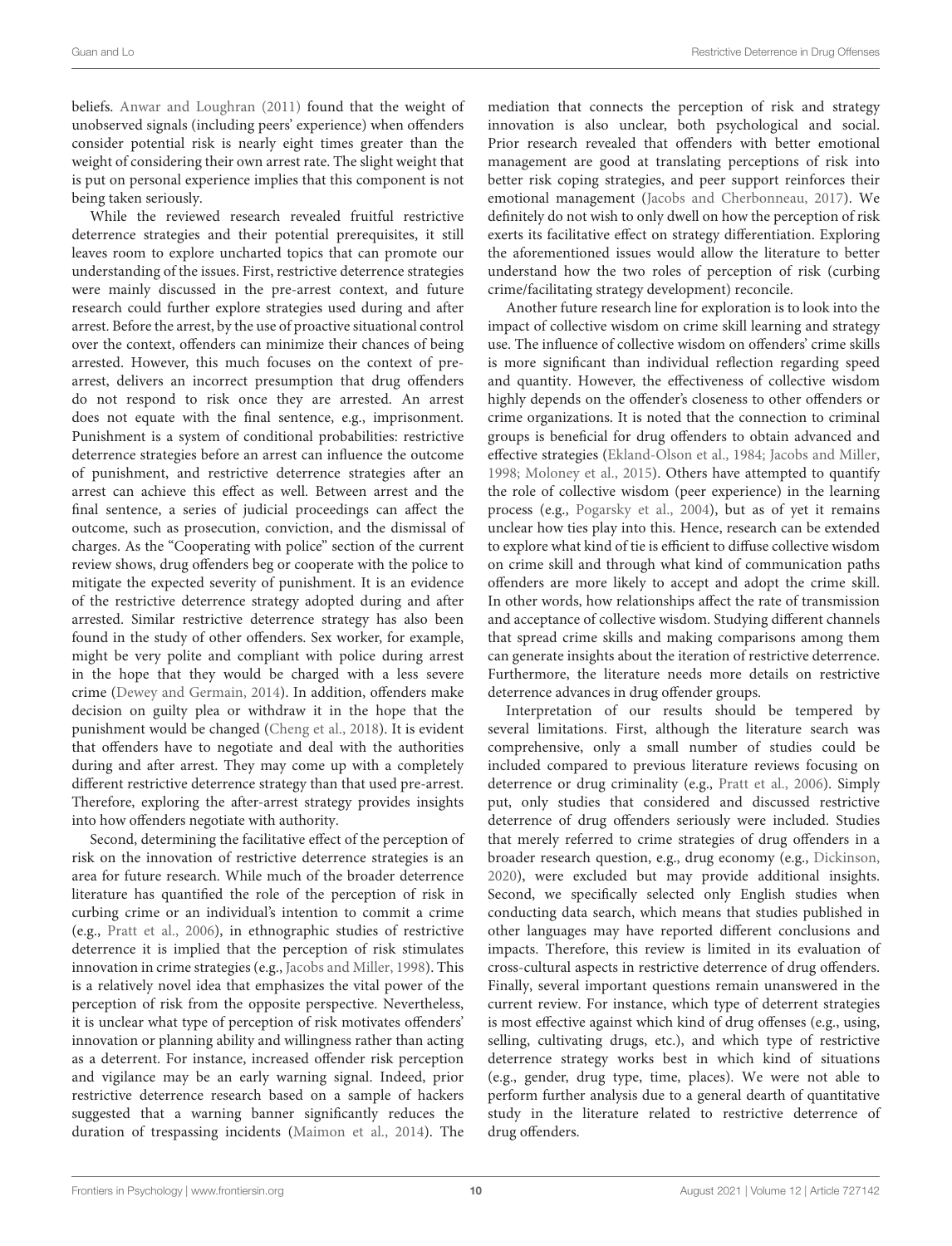# DATA AVAILABILITY STATEMENT

The original contributions presented in the study are included in the article/**[Supplementary Material](#page-11-17)**, further inquiries can be directed to the corresponding author.

# AUTHOR CONTRIBUTIONS

XG organized the database and wrote the first draft of the manuscript. TWL contributed to reviewing

# **REFERENCES**

- <span id="page-11-36"></span>Anwar, S., and Loughran, T. A. (2011). Testing a Bayesian learning theory of deterrence among serious juvenile offenders. Criminology 49, 667–698. doi: [10.1111/j.1745-9125.2011.00233.x](https://doi.org/10.1111/j.1745-9125.2011.00233.x)
- <span id="page-11-13"></span>Apel, R. (2013). Sanctions, perceptions, and crime: Implications for criminal deterrence. J. Quant. Criminol. 29, 67–101. doi: [10.1007/s10940-012-9170-1](https://doi.org/10.1007/s10940-012-9170-1)
- <span id="page-11-6"></span>Beauregard, E., and Bouchard, M. (2010). Cleaning up your act: Forensic awareness as a detection avoidance strategy. J. Crim. Justice 38, 1160–1166. doi: [10.1016/j.jcrimjus.2010.09.004](https://doi.org/10.1016/j.jcrimjus.2010.09.004)
- <span id="page-11-35"></span>Beccaria, C. (1963). On Crimes and Punishments. Indianapolis: Bobbs—Merrill.
- <span id="page-11-14"></span>Beck, C. T. (2002). Mothering multiples: a meta-synthesis of qualitative research. MCN: The Am. J. Mater. Child Nurs. 27, 214–221. doi: [10.1097/00005721-200207000-00004](https://doi.org/10.1097/00005721-200207000-00004)
- <span id="page-11-31"></span>Bernasco, W., and Jacques, S. (2015). Where do dealers solicit customers and sell them drugs? A micro-level multiple method study. Journal of Contemporary Criminal Justice 31, 376–408. doi: [10.1177/1043986215608535](https://doi.org/10.1177/1043986215608535)
- <span id="page-11-32"></span>Bouchard, M., and Nguyen, H. (2010). Is it who you know, or how many that counts? criminal networks and cost avoidance in a sample of young offenders. Justice Q. 27, 130–158. doi: [10.1080/07418820802593386](https://doi.org/10.1080/07418820802593386)
- <span id="page-11-22"></span>Carbone-Lopez, K. (2015). Above the law: Changes in methamphetamine laws and the deterrent impact on market-involved women. Am. J. Crim. Justice 40, 682–701. doi: [10.1007/s12103-014-9281-3](https://doi.org/10.1007/s12103-014-9281-3)
- <span id="page-11-10"></span>Casey, S. (2015). Offending: drug-related expertise and decision making. Aggr. Viol. Behav. 20, 82–91. doi: [10.1016/j.avb.2014.12.010](https://doi.org/10.1016/j.avb.2014.12.010)
- <span id="page-11-38"></span>Cheng, K. K.-,y., Chui, W. H., Yong, S. N., and Rebecca, O. (2018). Why Do Criminal Trials 'Crack'? An empirical investigation of late guilty pleas in Hong Kong. Asian J. Comparat. Law 13, 1–25. doi: [10.1017/asjcl.2017.27](https://doi.org/10.1017/asjcl.2017.27)
- <span id="page-11-5"></span>Cherbonneau, M., and Copes, H. (2006). "Drive it like you stole it:" auto theft and the illusion of normalcy. Br. J. Criminol. 46, 193–211. doi: [10.1093/bjc/azi059](https://doi.org/10.1093/bjc/azi059)
- <span id="page-11-15"></span>Clemmens, D. (2003). Adolescent motherhood: a meta-synthesis of qualitative studies. MCN Am. J. Mater. Child Nurs. 28, 93–99. doi: [10.1097/00005721-200303000-00010](https://doi.org/10.1097/00005721-200303000-00010)
- <span id="page-11-16"></span>Cooke, A., Smith, D., and Booth, A. (2012). Beyond PICO: the SPIDER tool for qualitative evidence synthesis. Qual. Health Res. 22, 1435–1443. doi: [10.1177/1049732312452938](https://doi.org/10.1177/1049732312452938)
- <span id="page-11-19"></span>Cross, J. C. (2000). Passing the buck: Risk avoidance and risk management in the illegal/informal drug trade. Int. J. Sociol. Soc. Policy 20, 68–94. doi: [10.1108/01443330010789232](https://doi.org/10.1108/01443330010789232)
- <span id="page-11-28"></span>Decker, S., Wright, R., and Logie, R. (1993). Perceptual deterrence among active residential burglars: A research note. Criminology 31, 135–147. doi: [10.1111/j.1745-9125.1993.tb01125.x](https://doi.org/10.1111/j.1745-9125.1993.tb01125.x)
- <span id="page-11-12"></span>DeJong, C. (1997). Survival analysis and specific deterrence: Integrating theoretical and empirical models of recidivism. Criminology 35, 561–576. doi: [10.1111/j.1745-9125.1997.tb01230.x](https://doi.org/10.1111/j.1745-9125.1997.tb01230.x)
- <span id="page-11-37"></span>Dewey, S., and Germain, T. S. (2014). "It depends on the cop:" Street-based sex workers' perspectives on police patrol officers. Sex. Res. Soc. Policy 11, 256–270. doi: [10.1007/s13178-014-0163-8](https://doi.org/10.1007/s13178-014-0163-8)
- <span id="page-11-39"></span>Dickinson, T. (2020). Identity, situational elements, and responses to drug debt. J. Res. Crime Delinquency [57, 66–104. doi: 10.1177/00224278198](https://doi.org/10.1177/0022427819866495) 66495
- <span id="page-11-20"></span>Dickinson, T., and Wright, R. (2015). Gossip, decision-making and deterrence in drug markets. Br. J. Criminol. 55, 1263–1281. doi: [10.1093/bjc/azv010](https://doi.org/10.1093/bjc/azv010)

and editing the manuscript. Both authors contributed to manuscript revision, read, and approved the submitted version.

# SUPPLEMENTARY MATERIAL

<span id="page-11-17"></span>The Supplementary Material for this article can be found [online at: https://www.frontiersin.org/articles/10.3389/fpsyg.](https://www.frontiersin.org/articles/10.3389/fpsyg.2021.727142/full#supplementary-material) 2021.727142/full#supplementary-material

- <span id="page-11-11"></span>Eck, J. E., and Wartell, J. (1998). "Improving the management of rental properties with drug problems: A randomized experiment," in Civil Remedies and Crime Prevention, eds L. G. Mazerolle and J. Roehl (Monsey, NY: Criminal Justice Press), 161–185.
- <span id="page-11-29"></span>Ekland-Olson, S., Lieb, J., and Zurcher, L. (1984). The paradoxical impact of criminal sanctions: some microstructural findings. Law Soc. Rev. 18, 159–178. doi: [10.2307/3053401](https://doi.org/10.2307/3053401)
- <span id="page-11-34"></span>Erickson, P. G., Van Der Maas, M., and Hathaway, A. D. (2013). Revisiting deterrence: legal knowledge, use context and arrest perception for cannabis. Czech Sociol. Rev. 49, 427–449. doi: [10.13060/00380288.2013.49.3.04](https://doi.org/10.13060/00380288.2013.49.3.04)
- <span id="page-11-33"></span>Fader, J. J. (2016a). Criminal family networks: criminal capital and cost avoidance among urban drug sellers. Deviant Behav. 37, 1325–1340. doi: [10.1080/01639625.2016.1177388](https://doi.org/10.1080/01639625.2016.1177388)
- <span id="page-11-23"></span>Fader, J. J. (2016b). "Selling smarter, not harder:" Life course effects on drug sellers' risk perceptions and management. Int. J. Drug Policy 36, 120–129. doi: [10.1016/j.drugpo.2016.04.011](https://doi.org/10.1016/j.drugpo.2016.04.011)
- <span id="page-11-24"></span>Fader, J. J. (2019). "The game ain't what it used to be:" Drug sellers' perceptions of the modern day underground and legal markets. J. Drug Issues 49, 57–73. doi: [10.1177/0022042618803057](https://doi.org/10.1177/0022042618803057)
- <span id="page-11-18"></span>Fleetwood, J. (2014). Keeping out of trouble: female crack cocaine dealers in England. Euro. J. Criminol. 11, 91–109. doi: [10.1177/1477370813491177](https://doi.org/10.1177/1477370813491177)
- <span id="page-11-7"></span>Gallupe, O., Bouchard, M., and Caulkins, J. P. (2011). No change is a good change? restrictive deterrence in illegal drug markets. J. Crim. Just. 39, 81–89. doi: [10.1016/j.jcrimjus.2010.12.002](https://doi.org/10.1016/j.jcrimjus.2010.12.002)

<span id="page-11-0"></span>Gibbs, J. P. (1975). Crime, Punishment, and Deterrence. New York, NY: Elsevier.

- <span id="page-11-9"></span>Harrison, L. D. (2001). The revolving prison door for drug-involved offenders: challenges and opportunities. Crime Delinq. 47, 462–485. doi: [10.1177/0011128701047003010](https://doi.org/10.1177/0011128701047003010)
- <span id="page-11-2"></span>Jacobs, B. A. (1993). Undercover deception clues: a case of restrictive deterrence. Criminology 31, 281–299. doi: [10.1111/j.1745-9125.1993.tb01131.x](https://doi.org/10.1111/j.1745-9125.1993.tb01131.x)
- <span id="page-11-1"></span>Jacobs, B. A. (1996a). Crack dealers and restrictive deterrence: identifying narcs. Criminology 34, 409–431. doi: [10.1111/j.1745-9125.1996.tb01213.x](https://doi.org/10.1111/j.1745-9125.1996.tb01213.x)
- <span id="page-11-3"></span>Jacobs, B. A. (1996b). Crack dealers' apprehension avoidance techniques: a case of restrictive deterrence. Justice Q. [13, 359–381. doi: 10.1080/074188296000](https://doi.org/10.1080/07418829600093011) 93011
- <span id="page-11-25"></span>Jacobs, B. A. (2010). Deterrence and deterrability. Criminology 48, 417–441. doi: [10.1111/j.1745-9125.2010.00191.x](https://doi.org/10.1111/j.1745-9125.2010.00191.x)
- <span id="page-11-8"></span>Jacobs, B. A., and Cherbonneau, M. (2014). Auto theft and restrictive deterrence. Justice Q. 31, 344–367. doi: [10.1080/07418825.2012.660977](https://doi.org/10.1080/07418825.2012.660977)
- <span id="page-11-26"></span>Jacobs, B. A., and Cherbonneau, M. (2016). Managing victim confrontation: auto theft and informal sanction threats. Justice Q. 33, 21–44. doi: [10.1080/07418825.2014.891638](https://doi.org/10.1080/07418825.2014.891638)
- <span id="page-11-27"></span>Jacobs, B. A., and Cherbonneau, M. (2017). Nerve management and crime accomplishment. J. Res. Crime Delinq. 54, 617–638. doi: [10.1177/0022427817693037](https://doi.org/10.1177/0022427817693037)
- <span id="page-11-30"></span>Jacobs, B. A., and Cherbonneau, M. (2018). Perceived sanction threats and projective risk sensitivity: auto theft, carjacking, and the channeling effect. Justice Q. 35, 191–222. doi: [10.1080/07418825.2017.1301536](https://doi.org/10.1080/07418825.2017.1301536)
- <span id="page-11-4"></span>Jacobs, B. A., and Miller, J. (1998). Crack dealing, gender, and arrest avoidance. Soc. Probl. 45, 550–569. doi: [10.2307/3097212](https://doi.org/10.2307/3097212)
- <span id="page-11-21"></span>Jacques, S., and Allen, A. (2014). Bentham's sanction typology and restrictive deterrence: a study of young, suburban, middle-class drug dealers. J. Drug Issues 44, 212–230. doi: [10.1177/0022042613497936](https://doi.org/10.1177/0022042613497936)